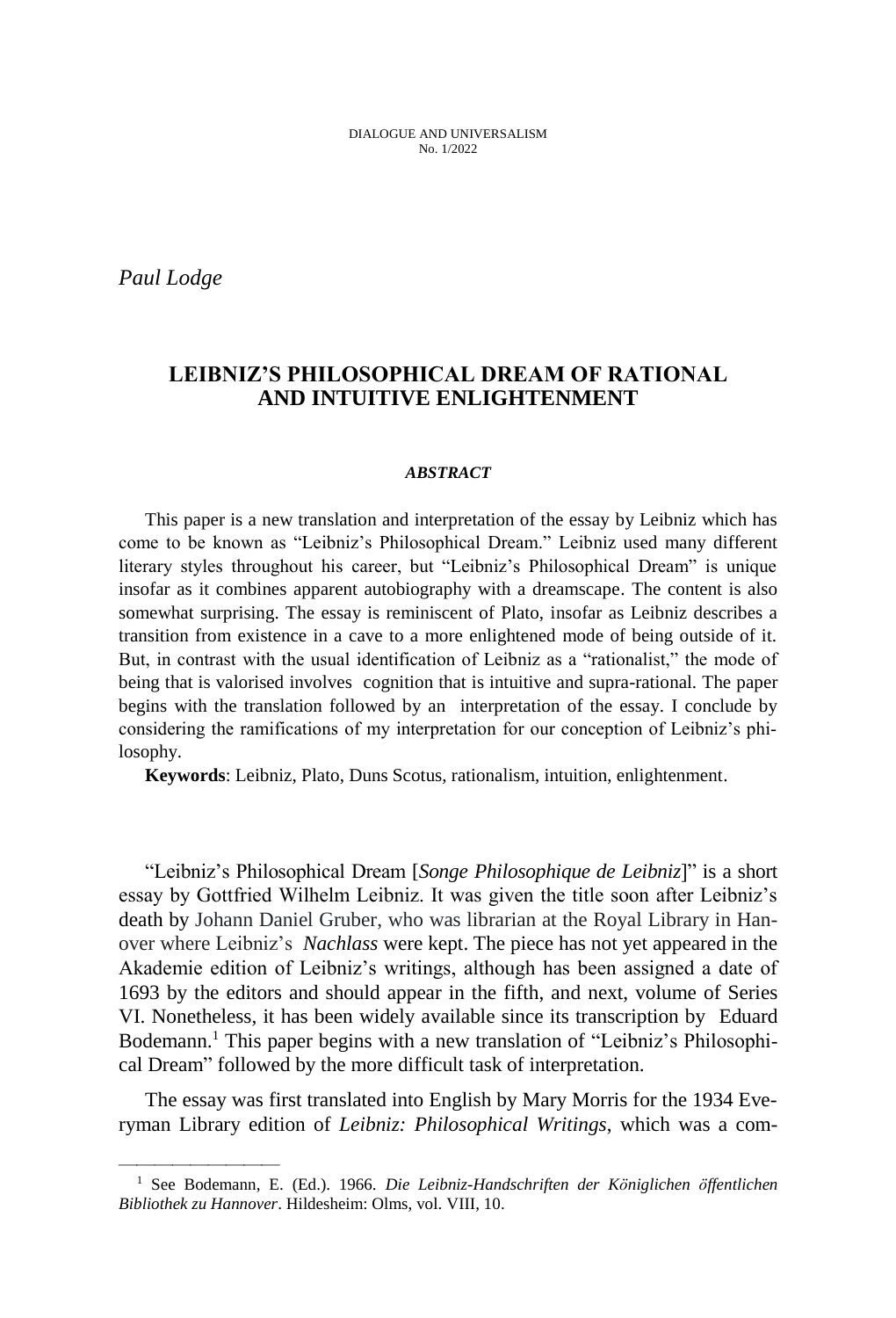monly used text for many years in the English-speaking world.<sup>2</sup> However, G.H.R. Parkinson removed the piece when he edited the *Everyman* edition for re-issue in 1973.<sup>3</sup> Given the fact that it appears in no other printed Englishlanguage edition of Leibniz's writings, it remains little-known in the Englishspeaking world. However, it was given something of a second lease of life when Donald Rutherford published a translation on his webpage in 2014.<sup>4</sup>

It is safe to say that "Leibniz's Philosophical Dream" is an essay which would defy the expectations of most people already acquainted with Leibniz's work or with the conception of Leibniz as one of the three canonical "rationalist" philosophers—the other two being Descartes and Spinoza. As I have suggested elsewhere, the nature and scope of Leibniz's philosophy is surprisingly misunderstood even by those who self-identify as historians of philosophy.<sup>5</sup> In particular, many people seem to be unaware of the extent to which ethical issues are at the heart of Leibniz's thought. But even among Leibniz scholars, my experience is that the nature of "Leibniz's Philosophical Dream" generally comes as a surprise when they first encounter it. Partly, this is a formal issue. Leibniz used many different literary styles throughout his career, but "Leibniz's Philosophical Dream" is unique—as far as I am aware—insofar as it combines autobiography with a dreamscape.<sup>6</sup> But the content is also surprising.

The essay is very difficult to interpret and the analysis I shall provide will be quite speculative at points. However, I am confident that any attempt to make sense of what Leibniz says would require answers to questions that we are rarely required to ask when confronting his other writings; and I am also confident

————————————————

<sup>2</sup> Leibniz, G. W. 1934. *The Philosophical Writings of Leibniz.* Morris, M. (Ed., Trans.). Morris, C. R. (Introduction). London: Dent, 253–257.

<sup>3</sup> Leibniz, G. W. 1973. *Gottfried Wilhelm Leibniz: Philosophical Writings.* Parkinson, G. H. R. (Ed.). Morris, M., G. H. R. Parkinson (Trans.) London: Dent.

<sup>4</sup> Leibniz, G. W. 2014. *Leibniz's Philosophical Dream.* Rutherford, D. (Trans.); [http://philo](http://philo-sophyfaculty.ucsd.edu/faculty/rutherford/Leibniz/translations/Dream.pdf)[sophyfaculty.ucsd.edu/faculty/rutherford/Leibniz/translations/Dream.pdf](http://philo-sophyfaculty.ucsd.edu/faculty/rutherford/Leibniz/translations/Dream.pdf)

<sup>5</sup> See Lodge, P. 2020. "Leibniz's Philosophy as a Way of Life?," *Metaphilosophy*, 51, 461–462. <sup>6</sup> The *Theodicy* ends with a fictitious dialogue, sometimes known as the "petite fable" in which one of the main characters, Theodorus, gains access to an important truth, namely that this is the best of all possible worlds, as a result of revelation in a dream (see Leibniz, G. W. 1875-90. *Die Philosophische Schriften von Gottfried Wilhelm Leibniz*. Gerhardt, C. I. (Ed.). Berlin: Weidmann, vol. VI, 362–365; Leibniz, G. W. 1985. *Gottfried Wilhelm Leibniz, Theodicy: Essays on the Goodness of God, the Freedom of Man, and the Origin of Evil.* Farrar, A. (Ed.), Huggard, E. M. (Trans.). La Salle, Ill.: Open Court, 369–373). There is a case to be made for taking Theodorus to be a fictitious character who represents Leibniz, given that Theodorus of Cyrene was a geometer most famous for his work on irrational numbers and the way in which Leibniz conceives of the nature of contingent truths and their cognition. However, if "Leibniz's Philosophical Dream" is taken at face value, it is a straightforward depiction of Leibniz's life up to and including the occurrence of an actual dream. For further discussion of the petite fable see Keum, T. 2020. *Plato and the Mythic Tradition in Political Thought.* Cambridge: Harvard University Press; for more on Theodorus, see Davis, P. J. 1993*. Spirals from Theodorus to Chaos.* Abingdon: Taylor and Francis; and for the relevant aspects of Leibniz's account of contingency see Adams, R. M. 1994. *Leibniz: Determinist, Theist, Idealist*. Oxford: Oxford University Press, 25–30.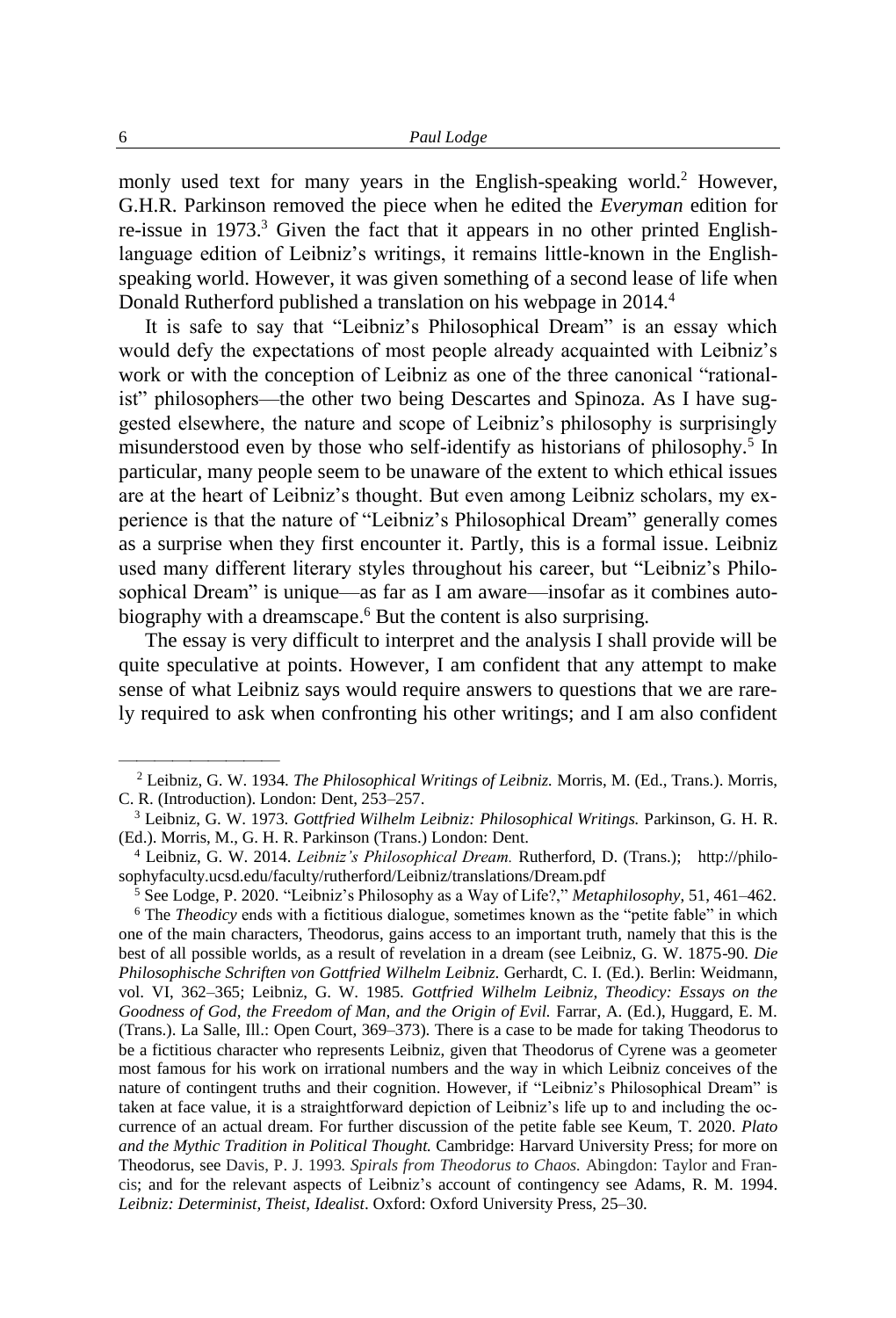that it would be hard to provide an interpretation that did not push against cherished conceptions of Leibniz's understanding of the nature and role of rational enquiry. Indeed, I cannot help but wonder how Leibniz scholarship might have differed had this piece remained in the second edition of *Leibniz: Philosophical Writings*, and stood as one of Leibniz's canonical writings for Anglophone students and scholars.

### **1. THE TEXT OF "LEIBNIZ'S PHILOSOPHICAL DREAM"**

I was content with what I was among men, but I was not content with human nature. I often considered with sorrow the evils to which we are subjected: the short duration of our life; the vanity of glory; the disadvantages that arise from sensual pleasure; the sicknesses that overwhelm even our spirit; finally, the annihilation of all our importance and all our perfections in the moment of death, which appears to reduce the fruits of our labours to nothing. These meditations left me melancholic. I naturally loved to do good and to know the truth. However, it appeared that I gave myself unnecessary pain, that a successful crime is better than an oppressed virtue, and that happy madness is preferable to despondent reason. But I resisted these objections and the better part of my mind prevailed through consideration of the Divinity, who must have given good order to everything and who kept my hopes up with the expectation of a future capable of redressing everything.

This battle was renewed in me at the sight of any great disorder, either among men, when I saw injustice triumphant and innocence afflicted, or in nature, when hurricanes or earthquakes destroyed cities and provinces and caused the deaths of thousands without distinction between the good and the wicked, as if nature cared no more about us than we bother ourselves about ants or worms that we come across on our path. I was deeply touched by these sights and I could not stop myself pitying the condition of mortals.

One day, tired from these thoughts, I fell asleep and found myself in a dark place which resembled an underground cave [*antre*],<sup>7</sup> very large and very deep, and swarming with men who were hurrying strangely in the darkness to chase after moving flames, which they called "honours," or after little glow worms under the name of "riches." There were many who looked at the ground in order to search for bright pieces of rotten wood which they called "sensual pleasures." These nasty lights each had their followers; there were some who had changed sides and others who had abandoned the pursuit altogether through weariness or despair. Many of those who ran blindly and who often believed they had at-

 $\frac{7}{1}$  Leibniz uses two words, "antre" and "grotte," which I translate as "cave." I have included the French each time to mark these differences. "Antre" also has the connotations "lair/den" and "home" and "grotte" has the connotations "cavern" or "grotto."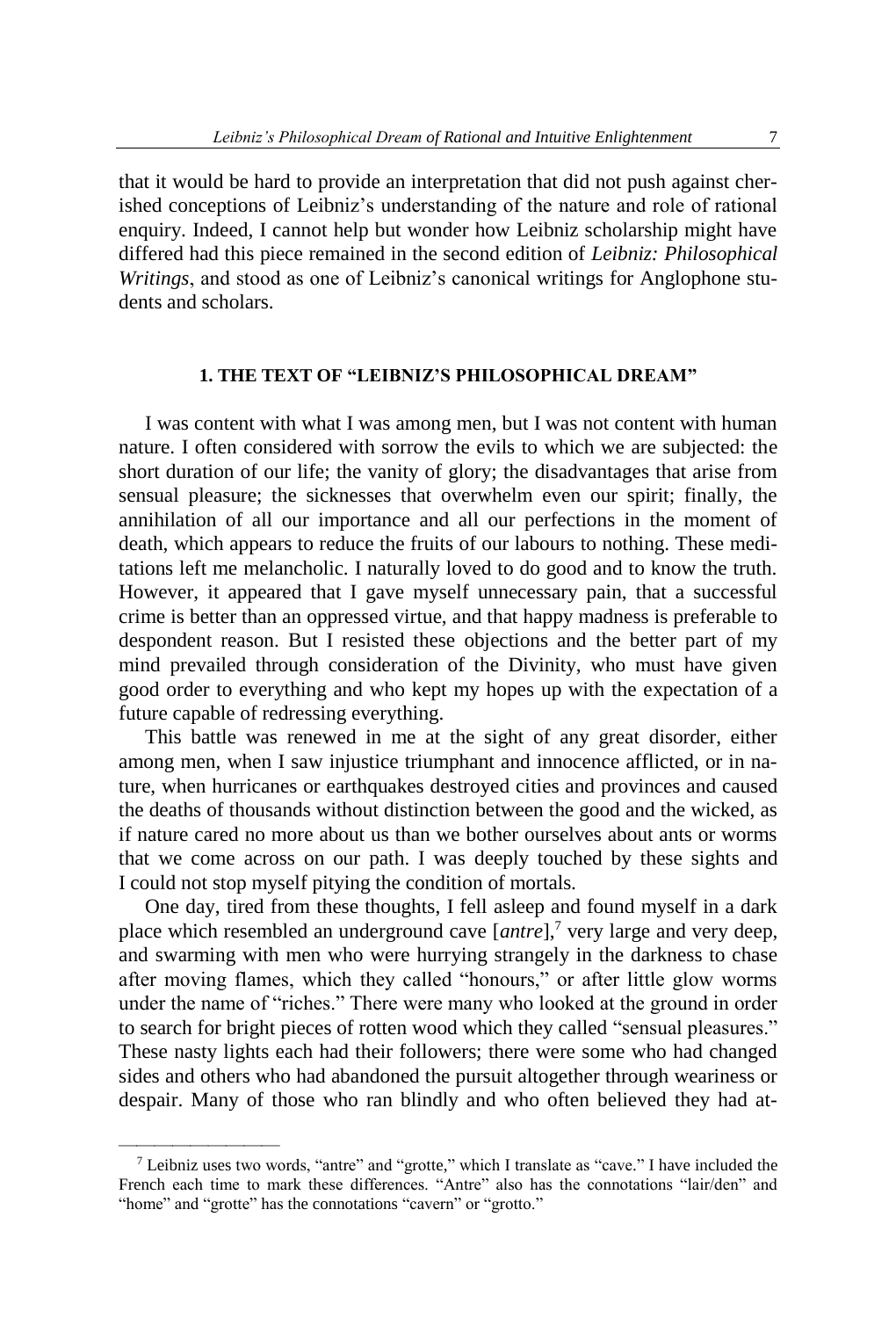tained their goal fell over precipices, from where only moans were heard. Some were stung by scorpions and other venomous creatures, which made them wretched and often furious. However, neither these examples nor the arguments of some wiser people stopped the others from running the same risks and even fighting in order to forestall others or prevent themselves from being forestalled.

There were little holes and almost imperceptible cracks in the vault of this great cave [*antre*], where some trace of the light of day entered. But it was so weak that it required great attention to notice it. One often heard voices which said, "Stop you mortals, or run, miserable beings that you are." Others said, "Lift up your eyes to the sky." But no one stopped and no one lifted up their eyes except to chase after these dangerous trifles. I was one of those who was extraordinarily struck by these voices. I began to look up often, and I finally noticed this small light, which required so much attention. It seemed to me that it grew larger as I stared at it. My eyes were imbued with its rays, and when I used them immediately afterwards to see where I was and where I was going, I was able to discern what was around me which was enough to protect me from the dangers. A venerable old man, who had wandered for a long time in the cave [*grotte*] and who had thoughts very much like mine, told me that this light was what is called "common sense [*le bon sens*]" and "reason" in us. I often changed position in order to consider the different holes in the vault that supplied this small light, and when I was positioned in a place where several lights could be seen at the same time from their true point of view, I found a collection of rays which greatly enlightened me. This occupation was a great benefit to me and made me more capable of acting in this darkness. Finally, after having tried out various viewpoints, I was led by my lucky star to a location that was unique and the most advantageous in the cave [*grotte*], intended for those whom the divinity wished to remove completely from this darkness.

I had barely begun to look up when I was surrounded by a great light gathered from all sides. All of the cave [*grotte*] and its miseries were fully disclosed to my eyes. But a moment afterwards a dazzling brightness surprised me. It soon grew and I saw before me the appearance of a young man whose beauty enchanted my senses. There seemed to be a majesty about him, which produced veneration mixed with fear. But the sweetness of his looks reassured me. I began, however, to feel myself weakening, and I was about to faint, when I felt myself touched by a bough imbued with a marvellous liquor. I could compare it to nothing I had ever felt before, and it gave me the strength which was necessary to withstand the presence of this celestial messenger. He called me by my name and said to me in a charming tone: "Give thanks to the divine goodness which removes you from this crowd." At the same time, he touched me a second time, and at that moment I felt myself lifted up. I was no longer in the cave [*antre*]. I no longer saw a vault above me, and I found myself on a high mountain, which revealed the face of the earth to me. I saw at a distance what I only wanted to look at in general, but when I considered a particular place fixedly, it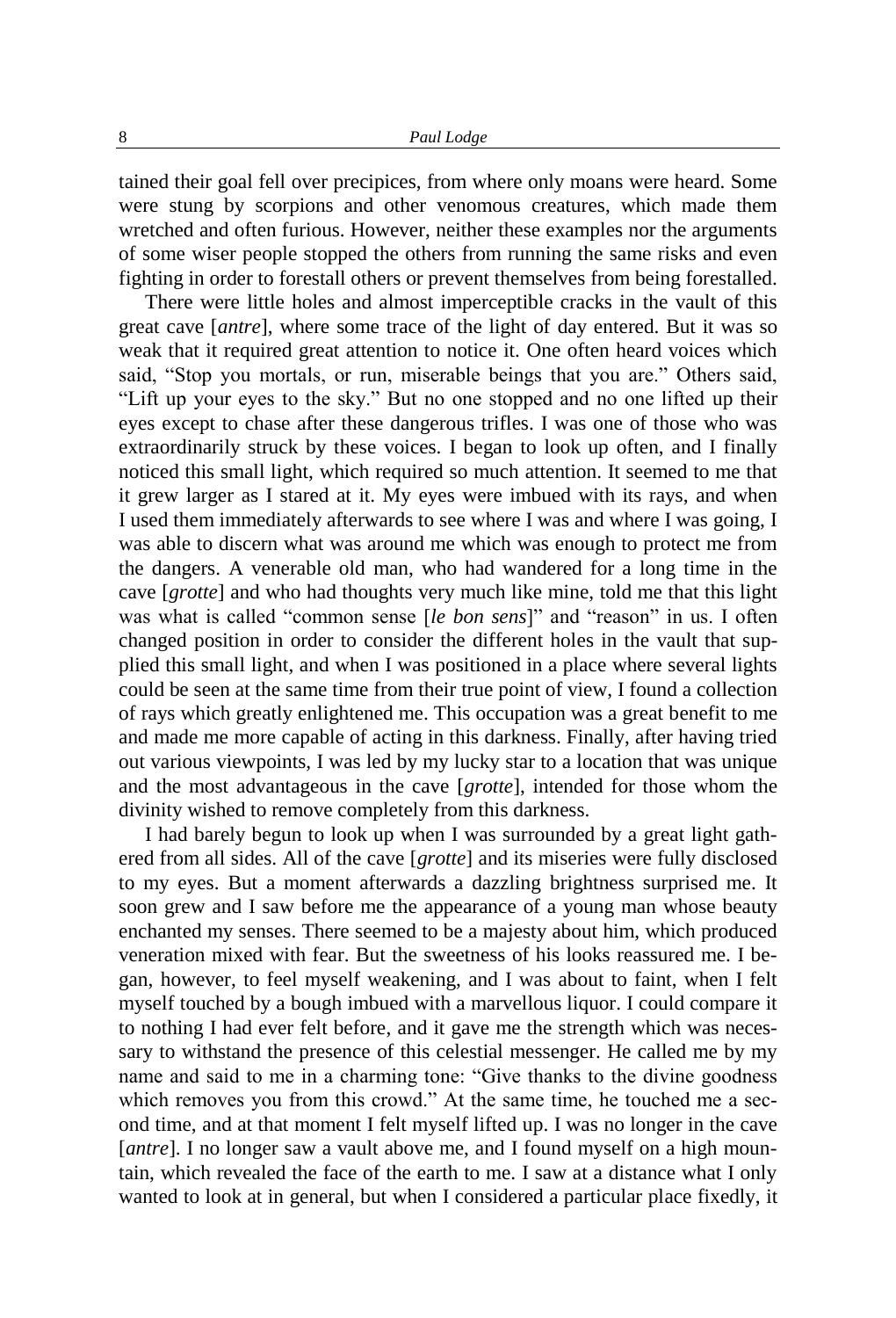grew bigger at once and I needed no telescope other than my attention to see it up close. This gave me a wonderful pleasure and emboldened me to say to my guide: "Mighty spirit—for I cannot doubt that you are of the number of those heavenly angels who hold court with the sovereign of the universe—since you have kindly enlightened my eyes, do as much for my mind." It seemed to me that he smiled at these words and took pleasure in hearing my wish.

"Your wishes are granted," he said to me, "since you desire wisdom more than the pleasure of the vain spectacles that the world presents to your eyes. But you will lose nothing that is solid in those same spectacles. You will see them with very different eyes. Your understanding, being fortified from on high, will discover everywhere the brilliant light of the divine author of things. You will notice only wisdom and happiness wherever men are accustomed to find only vanity and bitterness. You will be content with your creator; you will be delighted to see his works. Your admiration will not be the effect of ignorance as it is with ordinary people. It will be the fruit of knowledge of the greatness and the wonders of God. Instead of despising with men the unravelled secrets, which they previously regarded with astonishment, you will find that when you are admitted into the interior of nature your raptures will grow as you advance. For you will be only at the beginning of a chain of beauties and delights that grows to infinity. The pleasures that enchant your senses and that fabled Circe who changes men into beasts will have no hold on you, if you attach yourself to the beauties of souls, which never perish and never displease. You will be of our company and will go with us from world to world, from discovery to discovery, from perfection to perfection. You will pay court with us to the supreme substance, who is beyond all worlds and who fills them without dividing itself. You will be at the same time before his throne and among those who are distant from it. For God will establish his seat in your soul and heaven follows him everywhere. Go then and lift up your mind above everything that is mortal and perishable, and hold fast only to the eternal truths of the light of God. You will not always live here below, this mortal life, which is close to that of beasts. There will come a time when you will be released completely from the chains of this body. Therefore, use well the time that providence gives you here, and know that your future perfections will be proportionate to the care you take here to achieve them."

## **2. INTERPRETATION**

As one reads "Leibniz's Philosophical Dream" one of its most obvious features is that it is divided into two parts: a shorter first part in which Leibniz describes his life up until the point at which he had his dream; and a longer second part in which he describes the content of the dream itself. For the purposes of this essay, I will treat the whole text as if it is genuinely autobiographical.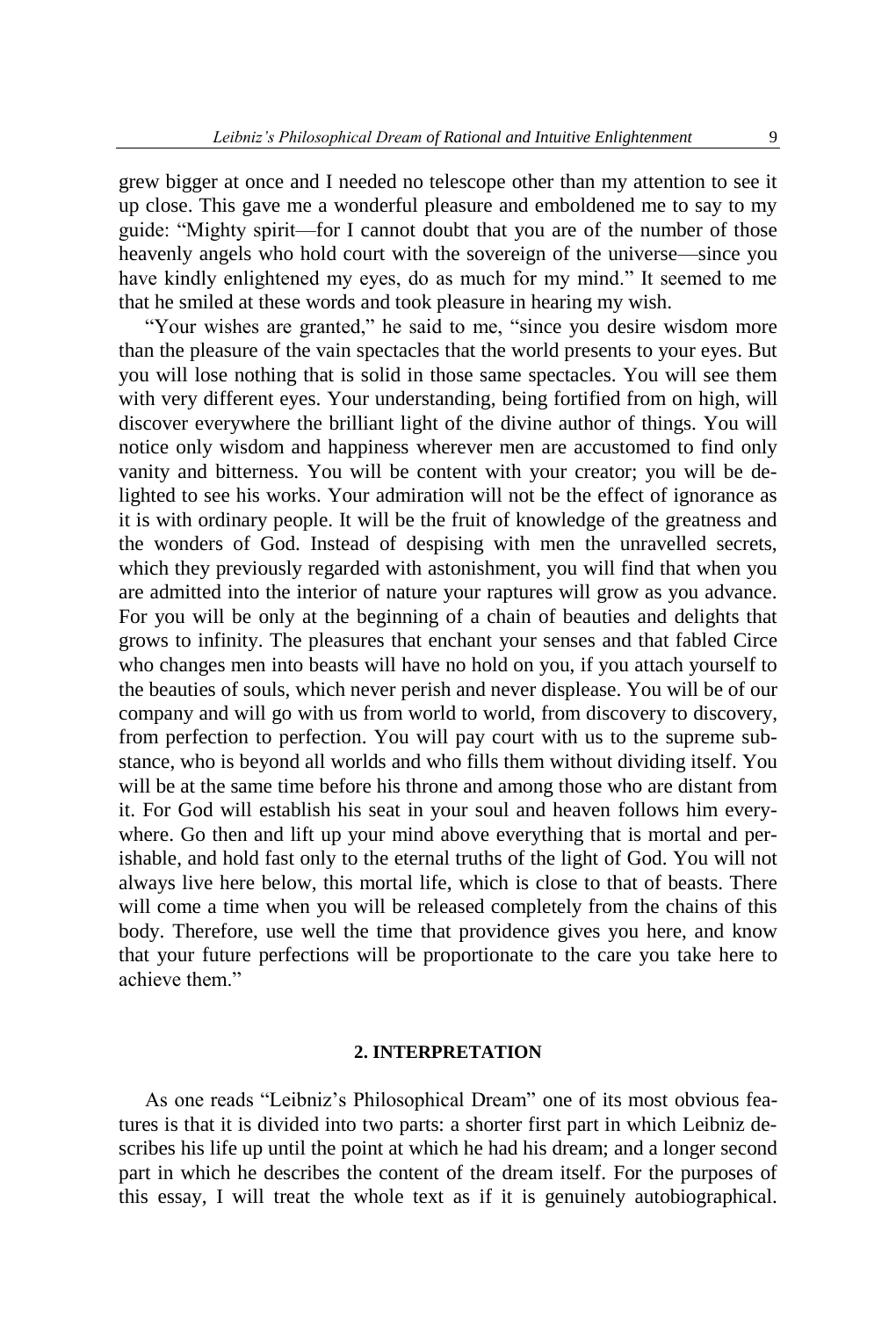Clearly, there is scope for further analysis addressing the rhetorical significance of Leibniz's adoption of this style of writing, and whether there are reasons to question whether it is best treated as genuine autobiography. However, I do not intend to undertake that here.

With this hermeneutic decision in place, at least one difficulty is laid to rest; for we can treat the first of the two parts of the outline above as descriptions of phases that Leibniz himself went through before he had the dream. Unfortunately, however, this does not help us a great deal with the second part. For the text breaks off without any account of how the contents of the dream relate to the autobiography. Leibniz neither interprets the dream from within the autobiographical narrative, nor tells us anything about the ramifications it had for his post-dream life.

### **2.1. The Autobiographical Sketch**

The autobiographical sketch consists of two phases. I shall refer to them to them as Leibniz's "naturalistic phase" and "theistic phase" respectively. Whilst there is no explicit suggestion that Leibniz is an atheist in his naturalistic phase, his religiosity is not presented as playing a significant role.<sup>8</sup> He tells us that he was "content with what he was among men" and someone who "naturally loved to do good and know the truth." But he also seems to hold that these attributes are not natural in the sense that they are not essential features of human nature. Indeed, a key component of this first phase is the fact that, whilst content with his own standing in the human world, reflecting on human nature leads him to be "melancholic", or as we might say today, "depressed."

The problem that he perceives here is that humans are subjected to evils, of which he explicitly singles out five:

"[1] the short duration of our life;

[2] the vanity of glory;

————————————————————

[3] the disadvantages that arise from sensual pleasure;

[4] the sicknesses that overwhelm even our spirit;

[5] the annihilation of all our importance and all our perfections in the moment of death which appears to reduce the fruits of our labours to nothing."

However, the thing that Leibniz seems most dejected about is something that stems from the fifth evil, the suggestion that humans are mortal beings whose existence has significance only whilst they are alive. For it is this that leads him to wonder whether what had made him content with himself was really worth all the effort. And here he appears to suggest that love of doing good and knowledge are not things that bear desirable fruits, observing that "a successful

<sup>8</sup> However, it should be noted that, whilst Leibniz does not characterize himself as an atheist, he does appear to reject the existence of post mortem existence.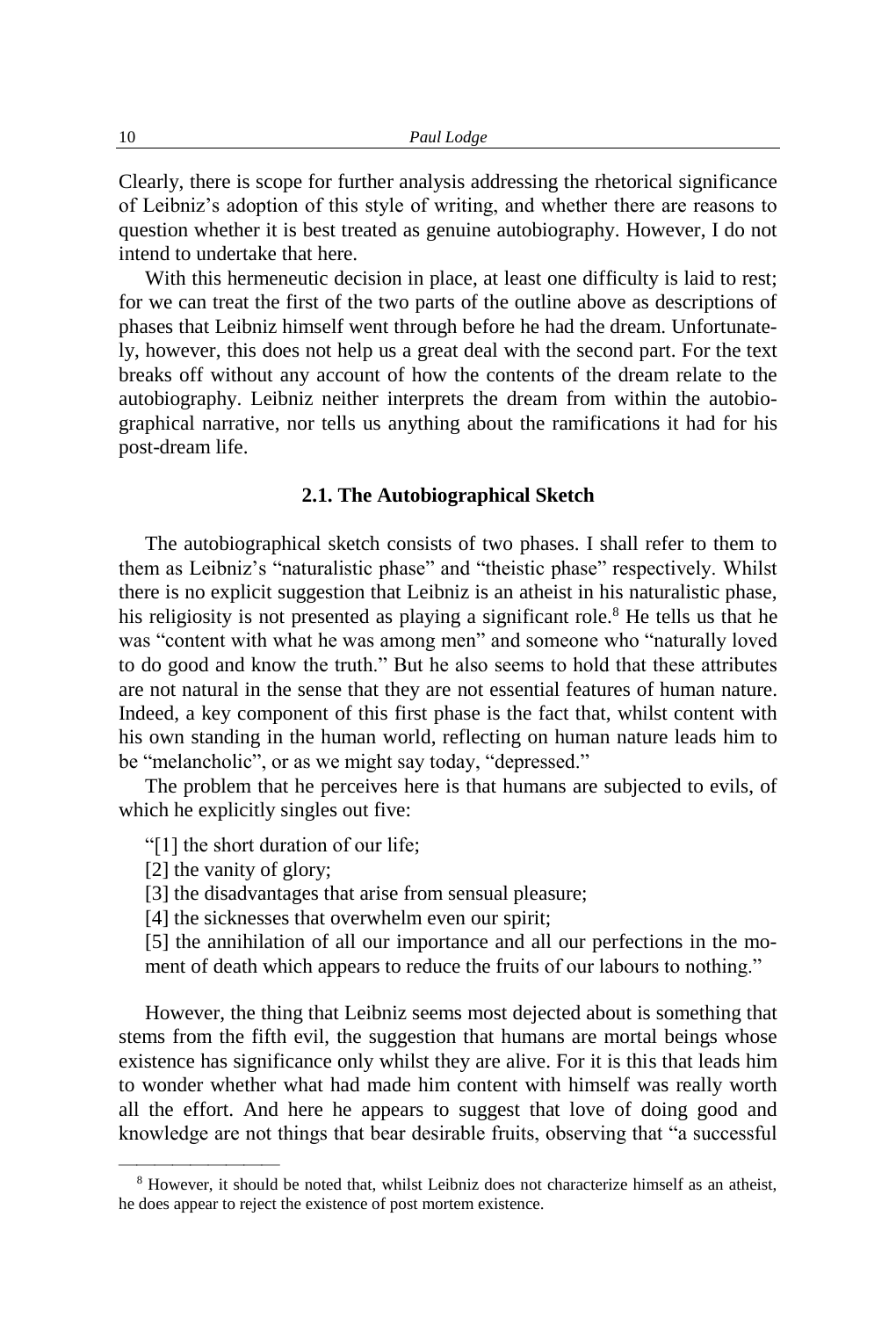crime is better than an oppressed virtue, and that happy madness is preferable to despondent reason."

Despite these challenges, Leibniz tells us that he did not abandon his commitment to doing good and knowing the truth. This leads him into the second, theistic, phase, which is presented as bringing initial relief to the melancholy. Fortunately for Leibniz his mood does not completely overwhelm him, and he is able to turn his attention to thinking about God, who is taken to be a being who "must have given good order to everything" and "who kept [Leibniz's] hopes up with the expectation of a future capable of redressing everything." In other words, he came to expect an afterlife in which there is just reward and punishment. But this respite is not long lasting. Leibniz does not describe himself as becoming melancholic again. But he is, nonetheless, brought into some kind of turmoil when considering the place of evil in the lives of mortals, such as the suffering that is indiscriminately inflicted on people by natural disasters and the way in which the guilty and innocent fail to receive their just deserts. And he is left "tired by these thoughts" to the extent that he falls asleep.

A number of features of the autobiography are striking. On the one hand, 1693 is the beginning of a period of three years of so in which Leibniz fell into some kind of mid-life crisis;<sup>9</sup> on the other, the date of  $1693$  coincides with a massive earthquake in Sicily—the largest recorded in Italian history—which is thought to have killed around 60,000 people. Thus, we have an historical example of the kind of event that is represented as reintroducing psychological difficulties during the theistic phase which occurred at a time when Leibniz himself suffered some kind of depression. That said, if the piece is autobiographical, it seems unlikely that it is reporting a dream that occurred at this time, given that the commitment to some of the things Leibniz learns in the dream are found in his writings prior to this period. However, we might speculate that in 1693 Leibniz was reminded starkly of problems that had plagued his former self.

Turning to the content of the sketch, it is notable that Leibniz's portrayal of himself is at odds with the common characterization of him as someone who is insensitive to the reality of evil, allowing it to be brushed aside by appeal to the thesis that this is the best of all possible worlds. Whilst this may be true of the fictional character with whom Leibniz is often identified, namely Dr Pangloss from Voltaire's *Candide*, in these passages, Leibniz presents himself as someone who is made melancholic by the world as he finds it, and whose apparent commitment to a theistic outlook is at best a source of temporary respite. Another notable feature is that, even when Leibniz does attend to God, this is said to bring nothing more than the "expectation" of an afterlife in which injustices

<sup>9</sup> See Antognazza, M. R. 2009. *Leibniz: An Intellectual Biography.* Cambridge: Cambridge University Press, 322; Görlich, E. 1987. *Leibniz als Mensch und Kranker.* Hanover: Dissertation for the Doctorate in Medicine, Chap. 8.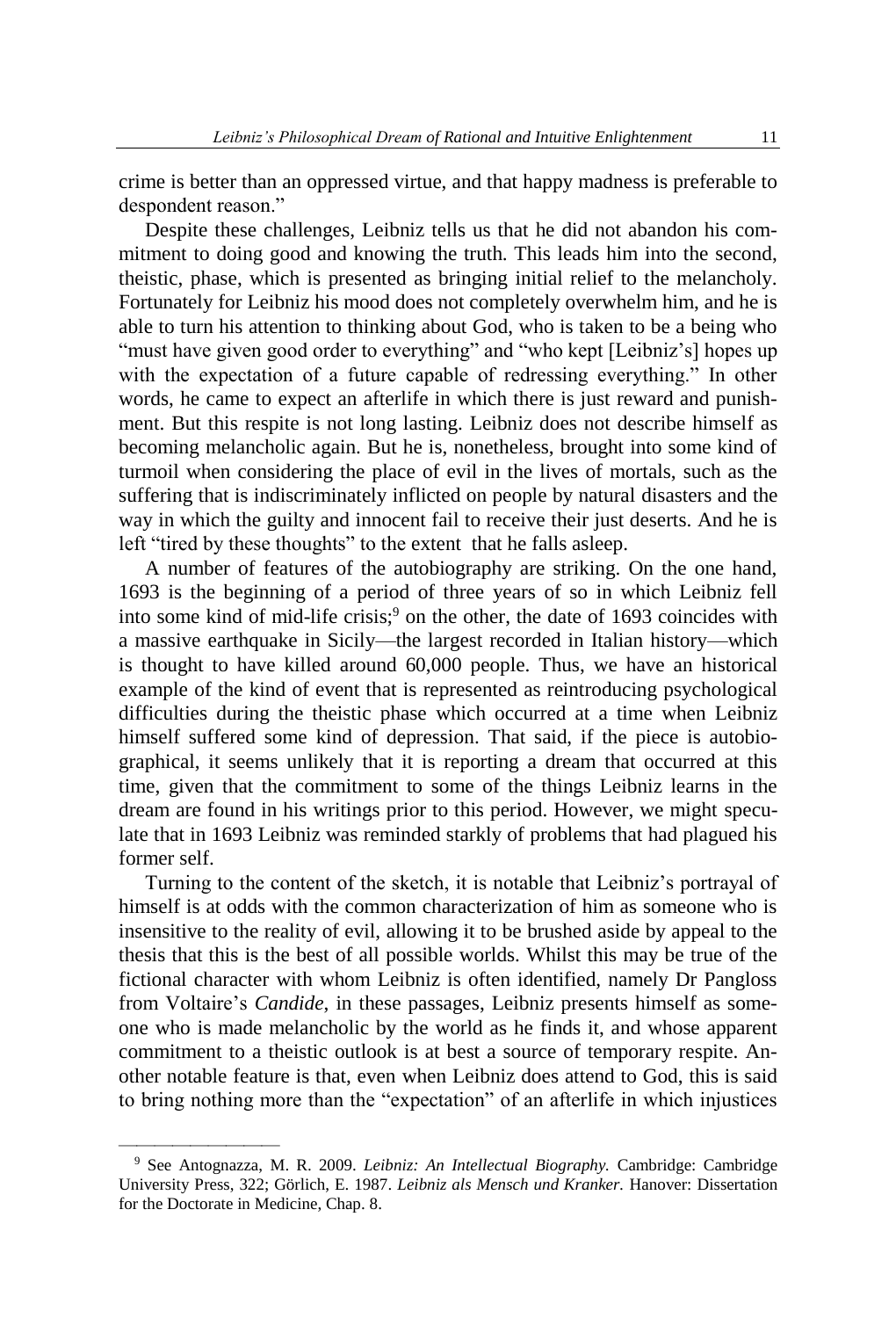will be redressed. This is in striking contrast with other writings in which he suggests that we can know these things.<sup>10</sup> However, it is important to remember that all of this occurs before Leibniz falls asleep and begins to dream.

### **2.2. The Dream**

As we enter the dreamscape, Leibniz again presents the situation of most people in very negative terms. In the "dark place which resembled an underground cave, very large and very deep" in which he finds himself, they are occupied by the pursuit of "honours," "riches," or "sensual pleasures" or have stopped being so as a result of "weariness or despair". Furthermore, they are blind both to the more wretched fates of others who take themselves to have succeeded in the same pursuits, or who have been driven mad as a result, and do not heed that those whom he refers to as "wiser people." As in the autobiographical phase, Leibniz represents himself as standing apart from the crowd. However, it is not for the same reasons. He says nothing about the way in which his own moral or epistemic status, or his religious beliefs differentiate him. Furthermore, unlike the differences in the autobiography, the ones he mentions at this point lead to an escape from the exhaustion and despair that befall the others in the cave and befell his waking self. Indeed, they ultimately lead to a complex journey to a kind of enlightenment beyond the cave.

The differences in question are not ones that Leibniz presents as unique to himself. They pertain to the way in which those in the cave respond to two other features. First, there are "little holes and almost imperceptible cracks" through which daylight enters the cave; second, there are frequent voices which either seem to condemn the mortals to their miserable fates or implore them to look up. Most people ignore the voices and look up only to the extent required for them to continue their miserable pursuits. But Leibniz is one of those who hears the imploring voices and looks up frequently. After doing so many times he finally sees the daylight, which grows stronger and transforms his sight in such way that he can see what is in his immediate vicinity and what is required not to fall foul of the dangers around him.

The next part of the dream is one in which Leibniz moves around and becomes aware of the light as it emerges from various different holes, and then finds places where he can gain access to the way that the light comes through more than one hole at the same time. Furthermore, where the latter occurs he is better able to act to avoid danger, presumably because he is aware of more of what is in the cave. Another thing that we learn at this point is absolutely crucial. When Leibniz gains initial access to the light which helps him see what is

<sup>10</sup> For example, see Leibniz, G. W. 1996. *Gottfried Wilhelm Leibniz, New Essays on Human Understanding.* 2nd Edition. Remnant. P, J. Bennett (Eds., Trans.). Cambridge: Cambridge University Press, 96.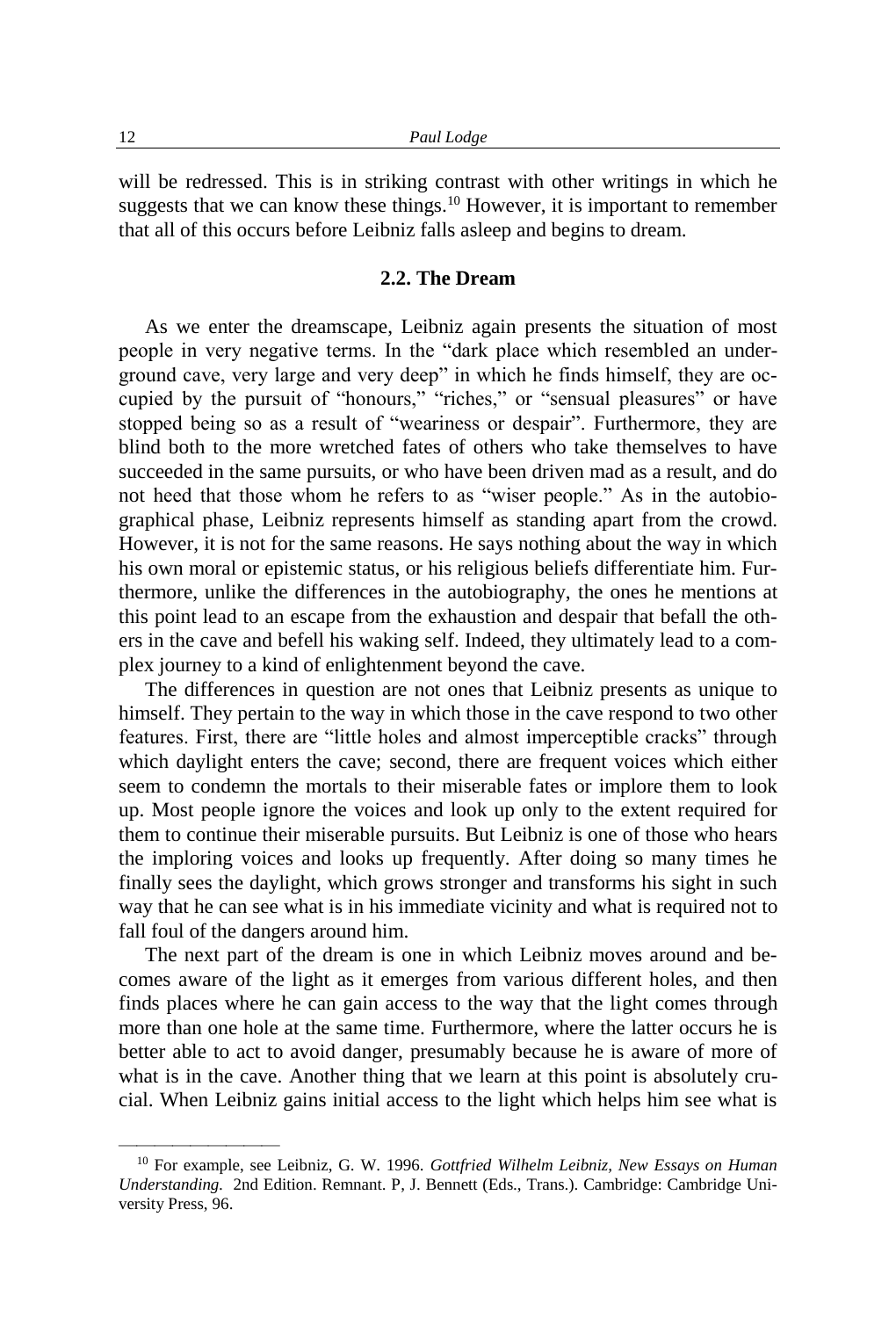around him and makes it easier for him to act, he is told by a figure, whom it is hard not to identify with Plato given that the episode occurs in a cave, that the light is to be equated with "common sense and reason in us."<sup>11</sup> As is clear from the description, it is not that Leibniz could not see in the ordinary sense of the word before. Indeed, all the people in the cave were capable of seeing and acting on the basis of that. What is new is some kind of additional cognitive access.

With this initial transformation in place, Leibniz moves around. Initially, this gives him access to different holes, but then he finds places where several can be seen together. This is said to have "greatly enlightened" him and to have been very useful insofar as it enabled him to act more readily. But this is only the beginning of Leibniz's enlightenment. He tries out "various viewpoints" and then by following his "lucky star" he ends up in a place that he describes as "unique and the most advantageous in the cave, intended for those whom the divinity wished to remove completely from this darkness." And he reports that as he began to look upward from this vantage point he "was surrounded by a great light gathered from all sides" and with things lit up in this way "All of the cave and its miseries were fully disclosed to [his] eyes."

Up to this point, the epistemic transformation and its practical benefits are said to have arisen from Leibniz's coming to the use of common sense and reason. Leibniz does not say any more about how we are to understand either of these expressions. However, we can piece together the basic idea here from other texts that are central to Leibniz's oeuvre. In a letter to Queen Sophie Charlotte of Prussia from 1702, Leibniz presents an account of sensory perception which appeals to a notion of common sense which is essentially the one we find in Book III, chapter 1 of Aristotle's *De Anima*. On this account common sense is a power of the soul common to humans and other animals which enables the perception of what are sometimes referred to as the "common sensibles," namely the qualities that are accessible through all sense modalities, such as shape, size and motion.<sup>12</sup> In the *New Essays on Human Understanding*, Leibniz provides an explicit account of the term "reason" in contrast to the one Locke had offered in his *Essay Concerning Human Understanding*. Here we learn that "A reason is a known truth whose connection with some less well-known truth leads us to give our assent to the latter," and that the word is also used to refer to "the faculty which is aware of this connection amongst truths, i.e. the faculty for reasoning" (Leibniz, G. W. 1996, op. cit., 475).<sup>13</sup> Furthermore, in Sections

<sup>&</sup>lt;sup>11</sup> Whilst Plato is a natural candidate, it is worth noting, as we shall see below that the expression "common sense" is more readily associated with Aristotle.

<sup>12</sup> See Leibniz, G. W. 1875–1890, op. cit., vol. VI, 500; Leibniz, G. W. 1989. *Leibniz: Philosophical Essays.* Ariew, R., G. Garber (Eds., Trans.). Indianapolis: Hackett, 187.

<sup>&</sup>lt;sup>13</sup> Also see Section 1 of the "Preliminary Dissertation on the Conformity of Faith with Reason" in the *Theodicy* (Leibniz, G. W. 1875–1890, op. cit., vol. VI, 49; Leibniz G. W. 1985, op. cit., 73).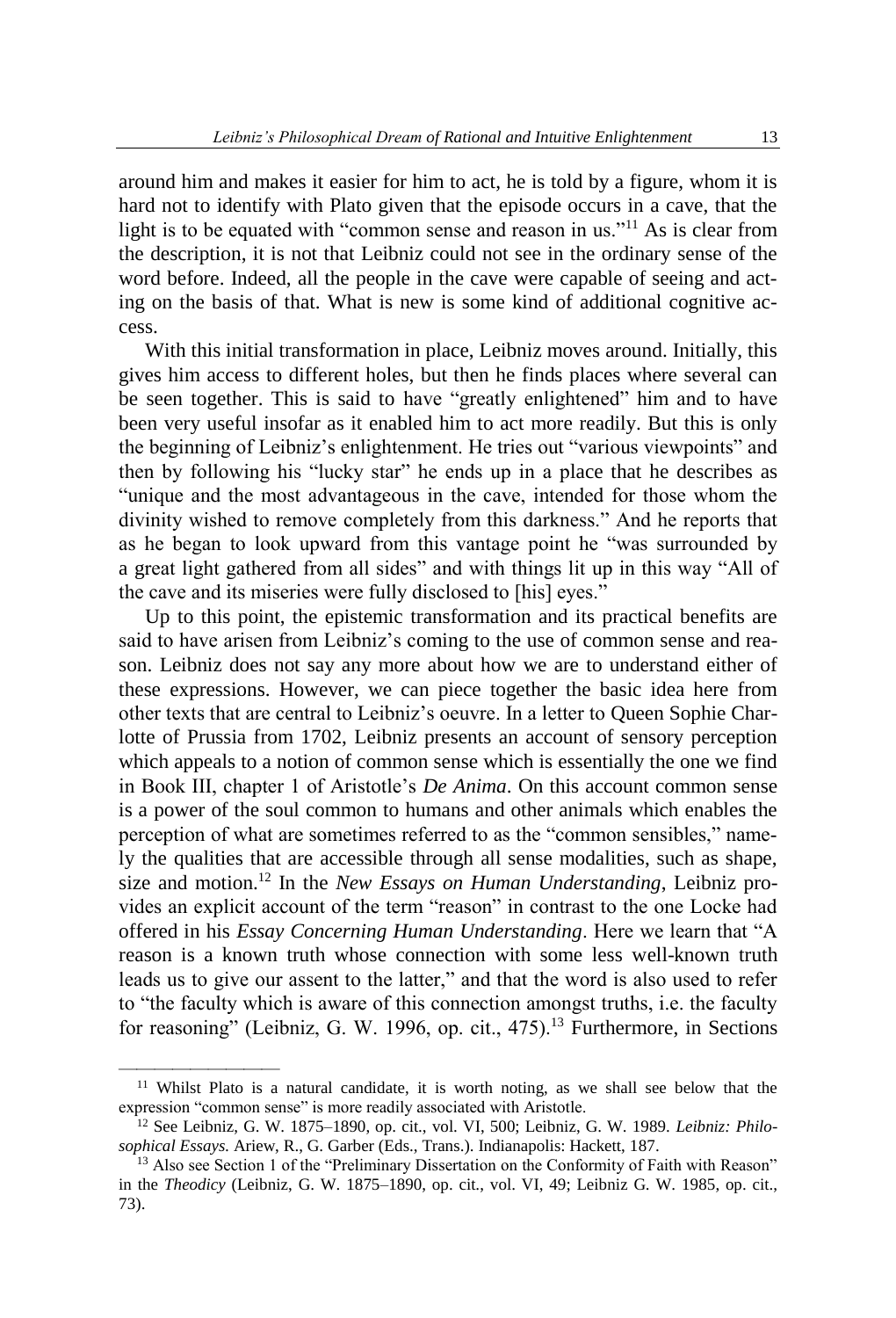31 and 32 of the *Monadology*, Leibniz observes that "Our reasonings are based on two great principles, that of contradiction [. . .] and that of sufficient reason" (Leibniz, G. W. 1875–1890, op. cit., vol. VI, 612; Leibniz, G. W. 1989, op. cit., 217).

Thus, we can see that Leibniz's reliance on guidance by the light is a metaphor for his coming to grasp truths about the cave—indeed he is depicted as ultimately grasping all there is to know—by employing the ability to perceive the common sensibles and a faculty which links truths about them together and whose operation accords with principles that are taken to be emblematic of his identity as a "rationalist." In other words, it allows him to achieve what I shall call "rational enlightenment."

Rational enlightenment is contrasted here with the situation in which most people find themselves. But it also appears to be distinct from the kind of situation in which Leibniz found himself before going to sleep. And, whilst, Leibniz is not explicit about this, it seems to be the case that the transition suffices for a life that involves the ability to cope in ways that were not available before. At first pass, this seems like an odd claim. After all, the waking Leibniz was said to be a lover of truth and represented himself as thinking in a way that was more sophisticated than most people. However, Leibniz provides us with a way of understanding this insofar as he distinguishes between rational thought and the thought of "empirics" (Leibniz, G. W. 1996, op. cit., 50) whose thought is governed by "the shadow of reasoning" (ibid., 51).

What Leibniz has in mind when he speaks of the thinking that is available to empirics is a capacity that involves drawing conclusions based on "expectation of a similar issue in a case where it appears to resemble the past, with no knowledge of whether the same reason obtains" (ibid., 475). Furthermore, he distinguishes between "simple empirics who maintain that what has happened once will happen again in a case which is similar in the respects that they are impressed by" (ibid., 50) and those "made cunning by age and experience" (ibid.). The simple empirics are portrayed as little different to animals, and as easily making mistakes due to their inability to track the nature of the reality that underwrites their beliefs and behavior. But even the more sophisticated empirics are vulnerable "when they trust too much to their past experience […] not taking sufficiently to heart that the world changes and that men become cleverer and find hundreds of new tricks" (ibid). $14$ 

With this distinction in mind, I want to suggest that we should regard the waking Leibniz as representing a sophisticated empiric for whom even those beliefs that he embraces in his theistic phase are not grounded in an understanding of the reasons for things. Leibniz suggests that this kind of epistemic position is one that leaves him vulnerable to melancholy in the face of experiences of the negative aspects of the created world. And, whilst we are not told why,

<sup>14</sup> Also see Leibniz, G. W. 1996, op. cit., 475–76.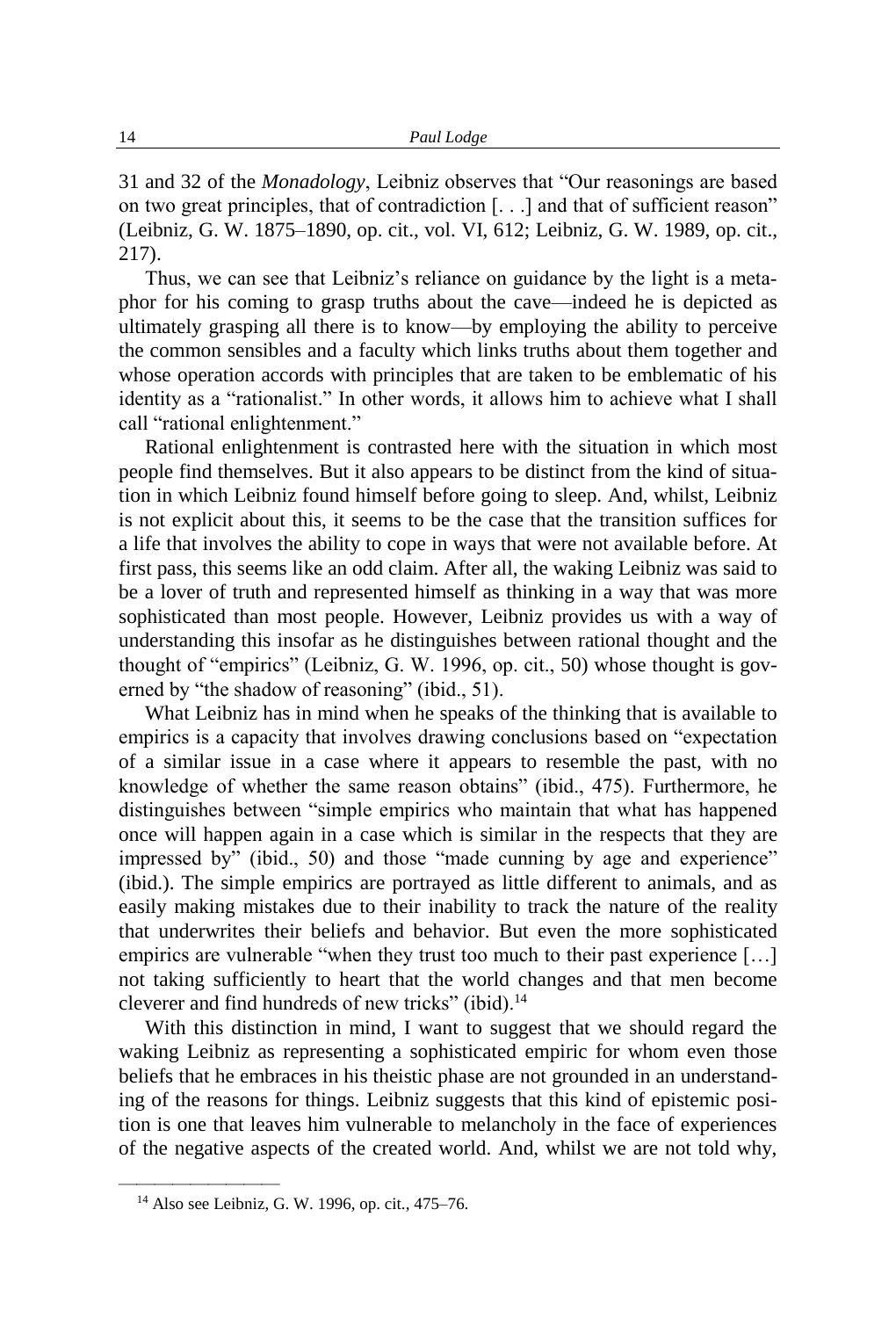this is presumably because the countervailing considerations are based on accepting the authority of scripture and the testimony of others rather than a rational theology.

The fact that Leibniz embraces the possibility of a transition from sophisticated empiric to one who is rationally enlightened will perhaps not come as much of a surprise. Nor, I expect, will it be surprising to discover that rational enlightenment is something that Leibniz suggests God has granted to those he "wished to remove completely from [...] darkness." However, this transition occurs when we are only about one third of the way through the dreamscape and at a point where there are more transitions to come. Thus, although one might be tempted to take "removal from darkness" to refer to the state of rational enlightenment, it could also refer to something else for which rational enlightenment is merely a precondition. And whether it does or not, "Leibniz's Philosophical Dream" certainly describes a scenario in which we are told that there is something more to be had.

The next stage of the dream involves the cave coming to be filled with yet more light. However, the light in question is "dazzling" and accompanied by the arrival of a being whom Leibniz identifies as one of the angels who make up God's court. The encounter leaves Leibniz weak and in need of a different kind of assistance, namely the provision of some kind of "marvellous liquor" that revives him.<sup>15</sup> With the drink administered, Leibniz is told to thank God for his selection and then removed from the darkness of the cave in a literal sense. Like the protagonist in the Plato's allegory of the cave, he finds himself outside.<sup>16</sup> But far more detail is given at this point and features are introduced that go well beyond what is found in the discussion in Plato's *Republic.*

Leibniz has been taken to the top of a mountain where he sees the surface of the earth and, most importantly, he now has additional powers. With a kind of telescopic vision, he is able to bring any part of the earth to which he attends into view as if it were close by. This is described as pleasurable, but accorded no greater significance. Whilst hard to interpret, it could be that Leibniz is alluding here to an expansion of the range of sensory experiences which are available for rational scrutiny. There is cognitive advancement, but nothing that involves the exercise of different capacities than those utilised before. However, Leibniz goes on to ask whether he may be granted an analogous enhancement for his "mind". We are told that the angel considers this to be an expression of the fact that Leibniz "desire[s] wisdom" and that because of this it is granted. But there is no requirement that he forego his new sensory enhancement. And it

<sup>&</sup>lt;sup>15</sup> Leibniz is also given a liquor to revive him at a crucial point in the petit fable, namely when he is given access to an experience which outstrips normal human epistemic capacities and confirms the thesis that the actual world is the best of all possible worlds (see Leibniz, G. W. 1875–1890, op. cit., Volume VI, 364; Leibniz, G. W. 1985, op. cit., 372).

<sup>16</sup> See *Republic*, 516a.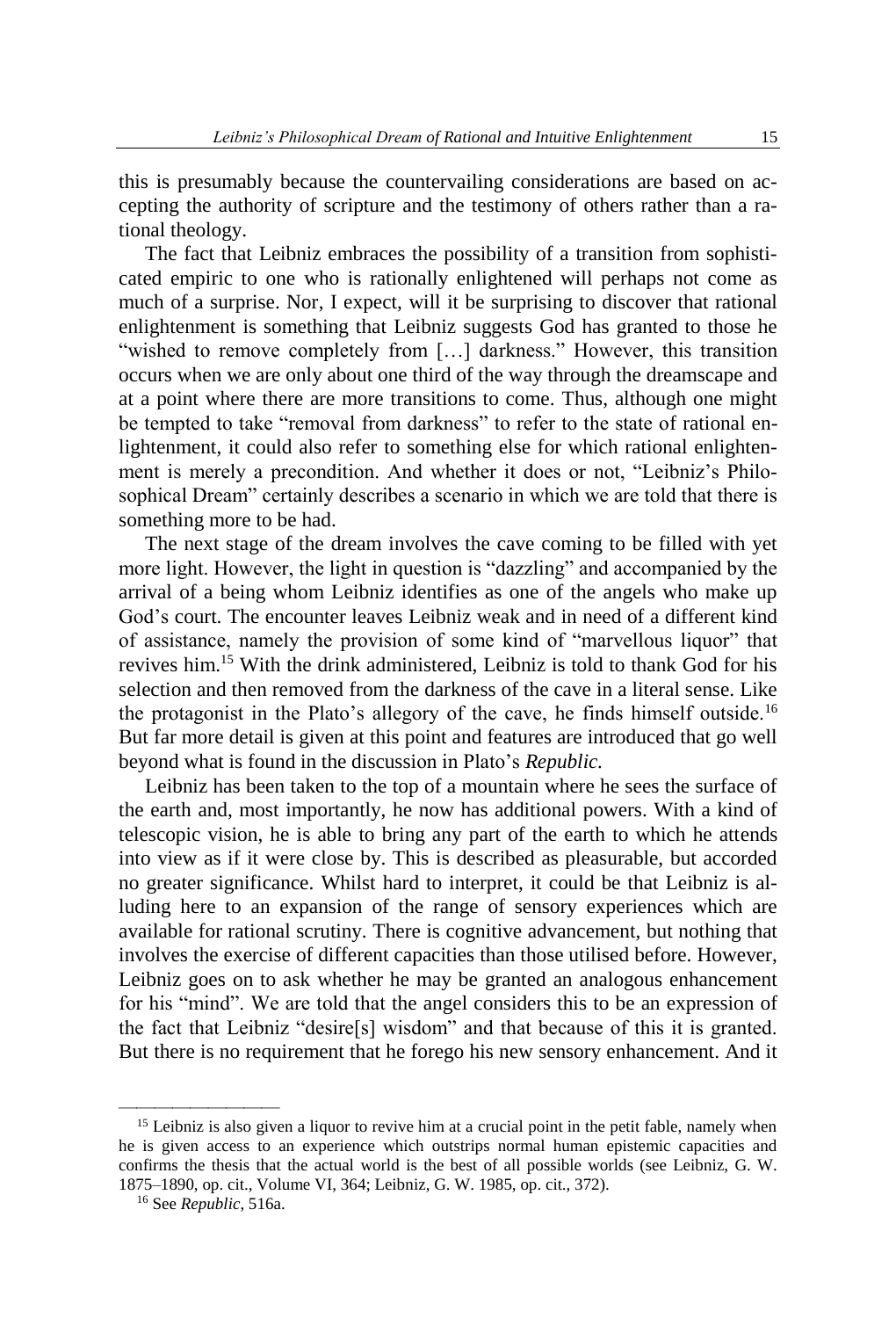gives rise to a capacity that allows Leibniz to "see […] with very different eyes."

What Leibniz depicts next is a new kind of enlightenment, which I shall refer to as "intuitive enlightenment." This seems no longer to involve the consideration of truths and their connection via the faculty of reason. It is a kind of non-inferential cognition that allows one to bring things into view in such a way that the mind is able to grasp what is there directly. Whilst it might not be readily associated with Leibniz, it seems to be his version of a kind cognition that has a long history. In various places, Aristotle talks of *noûs* or *noêsis* as a noninferential thinking which is explicitly discussed in connection with the activity of the intellect;<sup>17</sup> and it is also central to writings of Plotinus.<sup>18</sup> Closer to Leibniz's time it is presented as "intuitive cognition" in the writings of Duns Scotus, one of the most influential medieval philosophers. For Scotus intuitive cognition is contrasted with "abstractive cognition." Abstractive cognition employs generic concepts and enables us to grasp universal, repeatable, features of reality. And, whilst establishing the claim would require a good deal of discussion, I would suggest that it is abstractive cognition that is employed in the kind of thinking that Leibniz attributes to the faculty of reason. By contrast intuitive cognition is the capacity to think about existing particulars, both the things which exist outside the mind of the cognizer and the acts of the cognizer's  $mind.<sup>19</sup>$ 

Intuitive cognition may not be readily associated with Leibniz. However, it is a central component in his epistemology. For as well as having a faculty of reason, all humans have a faculty of perception. The relevant sense of perception here is a technical one that is peculiar to Leibniz. It is "the expression of many things in one, *or in simple substance*" (Leibniz, G. W. 1923– . *Gottfried Wilhelm Leibniz: Sämtliche Schriften und Briefe.* Deutsche Akademie der Wissenschaften (Ed.). Darmstadt–Berlin: Akademie-Verlag, Series VI, vol. I, 272; Leibniz, G. W. 1969 *Gottfried Wilhelm Leibniz, Philosophical Papers and Letters.* 2nd Edition. Loemker, L. (Ed., Trans.). Dordrecht: D. Reidel, 91), where Leibniz holds that "One thing expresses another … when there is a constant and regulated relation between what can be said of the one and of the other" (Leibniz, G. W. 1875–1890, op. cit., vol. II, 112; Leibniz, G. W. 1967. *The Leibniz-Arnauld Correspondence.* Mason, H. T. (Ed., Trans.), 144). Simple substances here include beings such as ourselves, whose perception is sometimes sensory. But perception is an essential feature which is present in us even

<sup>17</sup> See *De anima* III, 4–6.

<sup>18</sup> See *Enneads* V.8.6, 1–15.

<sup>19</sup> For more on Scotus' views see Pasnau, R. 2002. "Cognition." In: *The Cambridge Companion to Duns Scotus.* Williams T. (Ed.). Cambridge: Cambridge University Press, 285–311.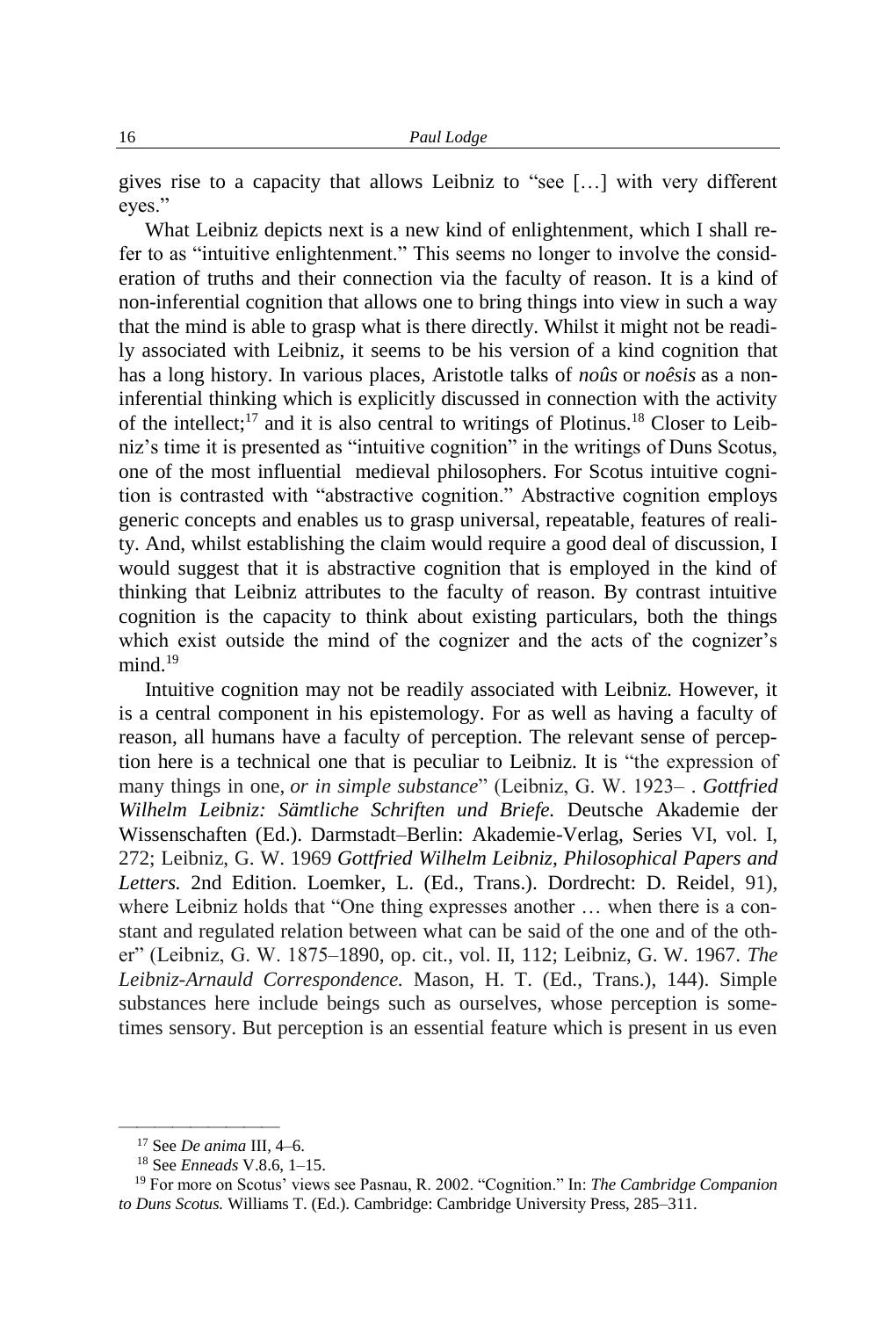during stupors or dreamless sleep. Furthermore, there are substances whose phenomenal lives are constantly of this latter kind.<sup>20</sup>

Whilst there is much more to be said about this notion, we can see that it a kind of non-inferential cognition. More important for present purposes is the fact that Leibniz is committed to two other theses: First, Leibniz holds that that all simple substances perceive the entire universe, past present and future, from their own perspective, the so-called "universal expression thesis;"<sup>21</sup> and second, he holds that for human beings and other rational beings (which would include the angelic messenger) at least some of the content of perception is available in awareness, via the capacity for "apperception" which is "*consciousness*, or the reflective knowledge of this internal state" (Leibniz G. W. 1875–1890, op. cit., Vol. VI, 600; Leibniz, G. W. 1989, op. cit., 208). But it should also be noted that there are limits to our apperception; Leibniz adds that this is "something not given […] at all times to a given soul" (ibid.).

What the new transition seems to involve is the onset of a highly developed and heightened capacity to apperceive, both in terms of the details of creation and its extent. This cognition of reality is not one that is mediated by reason or by generic concepts. It involves a cognitive acquaintance with the individual things that make up created reality. In Scotus' case this includes the universals as they are found in existing things. But for Leibniz there are no universals; all that exists is an infinite plurality of monads, which are immaterial, un-extended soul-like entities. The appearance of there being generic aspects of reality that are multiply instantiated is in an important sense a falsification of the nature of created reality. Thus, the transition to intuitive enlightenment (which, it should be emphasized does not require the foregoing of rational enlightenment), seems to involve the ability to intellectually apprehend individual monads as distinct existing things.

As with the transition to rational enlightenment, the benefits conferred by intuitive enlightenment are presented as more than epistemic. However, it is notable that these are benefits that Leibniz is told will arise by the angel rather than benefits that he in fact experiences. They stem from the fact that he will "discover everywhere the brilliant light of the divine author of things." He is told that when he looks upon the world that ordinarily seems to others to contain "vanity and bitterness" he will "notice only wisdom and happiness" and that this will lead to an entirely different mode of being in the world. Leibniz will both be "content with [his] creator" and "delighted to see his works," something which will arise from his "knowledge of the greatness and wonders of God." Furthermore, this delight is not something that will remain at a constant level.

<sup>20</sup> For example, see *Monadology* Sections 19–21 (Leibniz, G. W. 1875–1890, vol. VI, 610; Leibniz, G. W. 1989, 215–216).

<sup>21</sup> For example, see Leibniz G. W., 1875–1890, op. cit., vol. IV, 433–434; 436–437; Leibniz, G. W. 2020. *Leibniz Discourse on Metaphysics*. Rodriguez-Pereyra, G. (Trans.) Oxford: Oxford University Press, 14; Leibniz, G. W. 1996, op. cit., 228.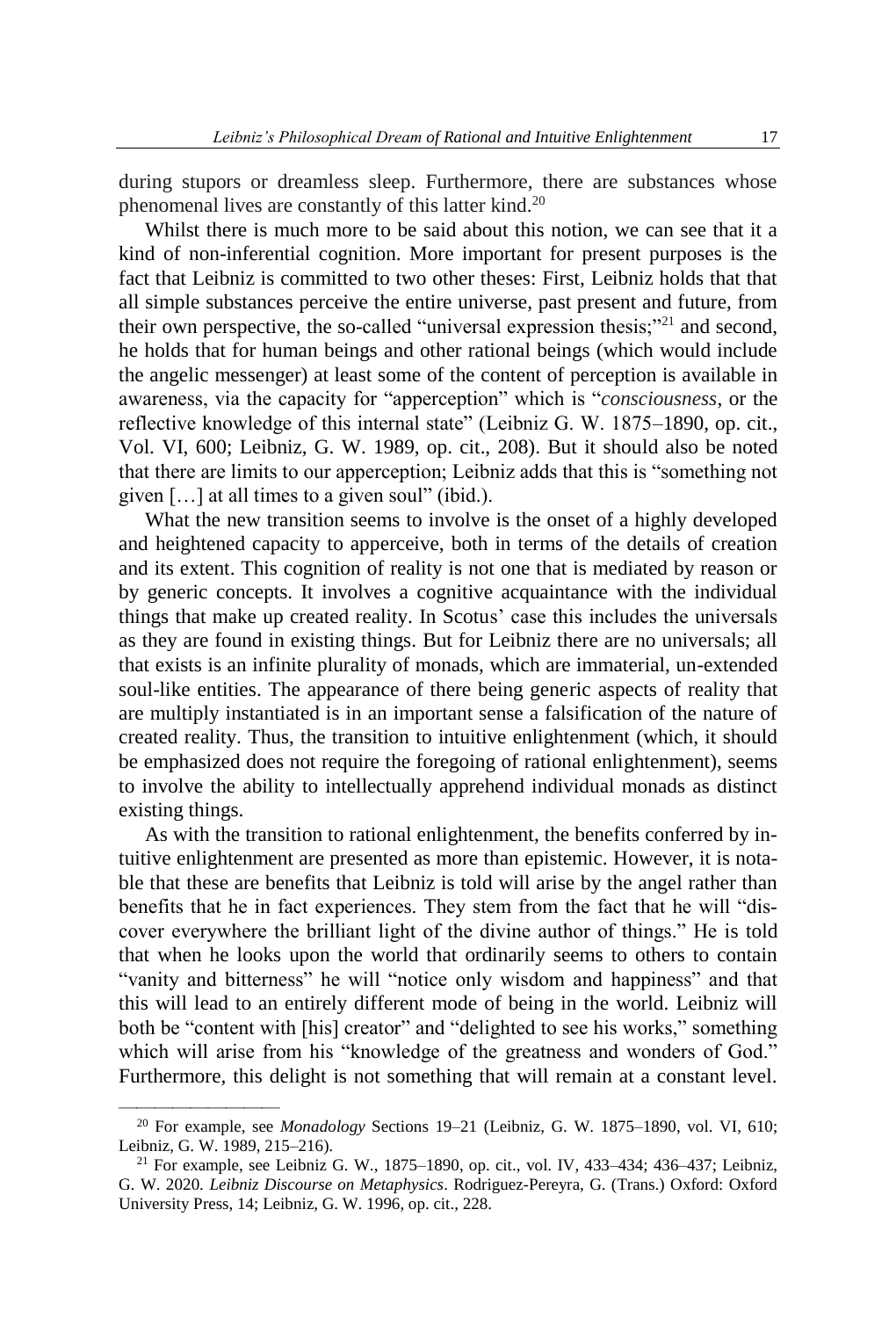As Leibniz is "admitted into the interior of nature" he will find that his "raptures will grow". For he will be "only be at the beginning of a chain of beauties and delights that grow to infinity."

Indeed, Leibniz is told that if he can "attach [him]self to the beauties of souls, which never perish and never displease" once he has entered this mode of being, then the "pleasures that enchant [his] senses will have no hold on [him]" and there will be no danger of turning from man into beast as in the fable of Circe from Homer's *Odyssey*. For at this point he will belong to the company of the angels and "go with [them] from world to world, from discovery to discovery, from perfection to perfection" whilst "pay[ing] court to the supreme substance, who is beyond all worlds and who fills them without dividing itself." However, the messenger also points out that this whilst paying court, Leibniz "will be at the same time before [God's] throne and among those who are distant from it," since "God will establish his seat in [Leibniz's] soul and heaven follows him everywhere."<sup>22</sup>

The dream, and "Leibniz's Philosophical Dream" as a whole, ends with an exhortation from the angel. Leibniz is first told "Go then, and lift up your mind above everything that is mortal and perishable, and hold fast only to the eternal truths of the light of God," which is presumably an injunction to use his newly acquired abilities and attach himself to the mode of life that it will engender. But Leibniz is also told that he will eventually "be released completely from the chains of this body" and that he should use his time well before then since his "future perfections will be proportionate to the care [he] take[s] to achieve them." The promise here seems to be of an even more developed version of the intuitive enlightenment that was granted during the liquor induced journey.

Another central aspect of Leibniz's philosophy must be born in mind at this point, namely his conception of post-mortem existence. When the angel tells Leibniz that he will be freed from "this body," we should not assume that he is to expect an entirely disembodied future. Rather, Leibniz is committed to the view that all creatures, angels included, are embodied throughout their existence, which is something that goes on forever.<sup>23</sup> So, the suggestion here seems to be that Leibniz will be preparing himself for the kind of existence that his visiting angel enjoys. Indeed, it is notable that when the angel arrives initially, Leibniz is said to see "the appearance of a young man," which at least suggests that the angel is not present in its actual form.

<sup>&</sup>lt;sup>22</sup> Leibniz's reference to the throne of God is one that warrants further exploration. It could be read as no more than an expression of the way in which Leibniz's relationship to God will have changed. However, the image of the throne has a long history, beginning with the vision of Ezekial (*Ezekial*, 1, 4–28) and is a central component of Merkavah mysticism (see *Arbel, V. D. 2003. Beholder's of Divine Secrets: Mysticism and Myth in the Hekhalot and Merkavah Literature. Albany: State University of New York Press.*

<sup>23</sup> See Leibniz G. W. 1875–1890, op. cit., vol. VI, 619; Leibniz, G. W. 1989, op. cit., 222.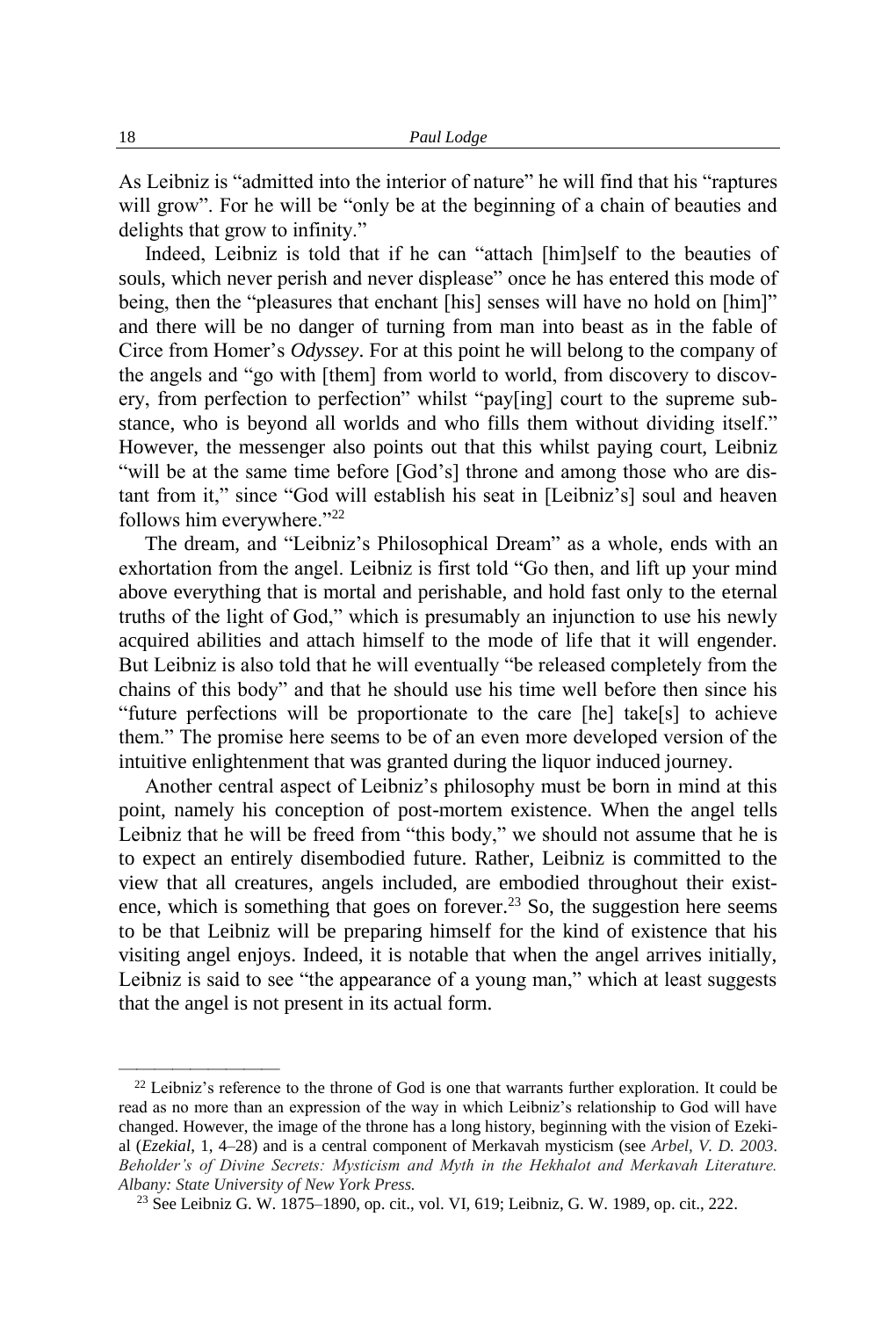The benefits that Leibniz is promised initially are ones that we find him describing in other places in his writings. $24$  But they are presented as available to anyone who is able to love God above all things with no suggestion that this could not occur during a human lifetime. However, nowhere else that I am aware of does Leibniz speculate about the possibility of joining another group of more enlightened beings—presumably with bodies that give them greater access to apperception of the content of their intuitive cognition of reality and of its relation to God as well as attendant practical advantages. But perhaps this is where dream and reality come together. For when Leibniz awoke he would have found himself in a position where he was aware of possibilities for enlightenment that he presents as available in everyday life, albeit restricted by human embodiment. But he would also be aware of the content of the promise that there is more to come after death and that, once attained, the benefits of intuitive enlightenment will be reaped forever in community with similar, but even more enlightened, beings.

I have suggested that the dream presents a journey that is available to Leibniz and others which leads to a celebratory mode of being and activity. But it is also important to attend to the way in which this enlightenment comes to pass. Leibniz only begins to make the journey after falling asleep. But perhaps more significantly, within the dream it is only as a result of attending to others who are already further along the path that Leibniz makes progress. It is true that the move to rational enlightenment is in part a result of his own tendency to look up and pay attention to the voices of others. But when it comes to the transition to intuitive enlightenment, matters are completely out of Leibniz's control; indeed, the revelation is only possible because he has been given some kind of drug. It is also important to notice that, although the advances that Leibniz makes and those he is promised for the future involve coming to see how things are with greater accuracy, this is not presented as intrinsically valuable. Their real importance seems to lie in the fact that they give rise to a joyous mode of existence where there is a constant awareness of one's relation to God and creation, initially on earth, but ultimately in the company of others who are free to visit other parts of the universe.

Before closing, two additional remarks seem worth making. I have noted that "Leibniz's Philosophical Dream" is, as far as I am aware, unparalleled in the writings of Leibniz. However, I also mentioned one other place in which a dreamscape is invoked, namely the "petite fable" at the end of the *Theodicy*. As I noted, in this dialogue, the main character—who is plausibly identified with Leibniz—is also granted access to knowledge of something that is beyond his normal capacities while under the influence of a drug. In the case of the fable it is the infinite complex evidence for the fact that the created world is the

<sup>24</sup> For example, see the preface to the *Theodicy* (Leibniz G. W. 1875–1890, op. cit., vol. VI, 27–28; Leibniz, G. W. 1985, op. cit., 51–52).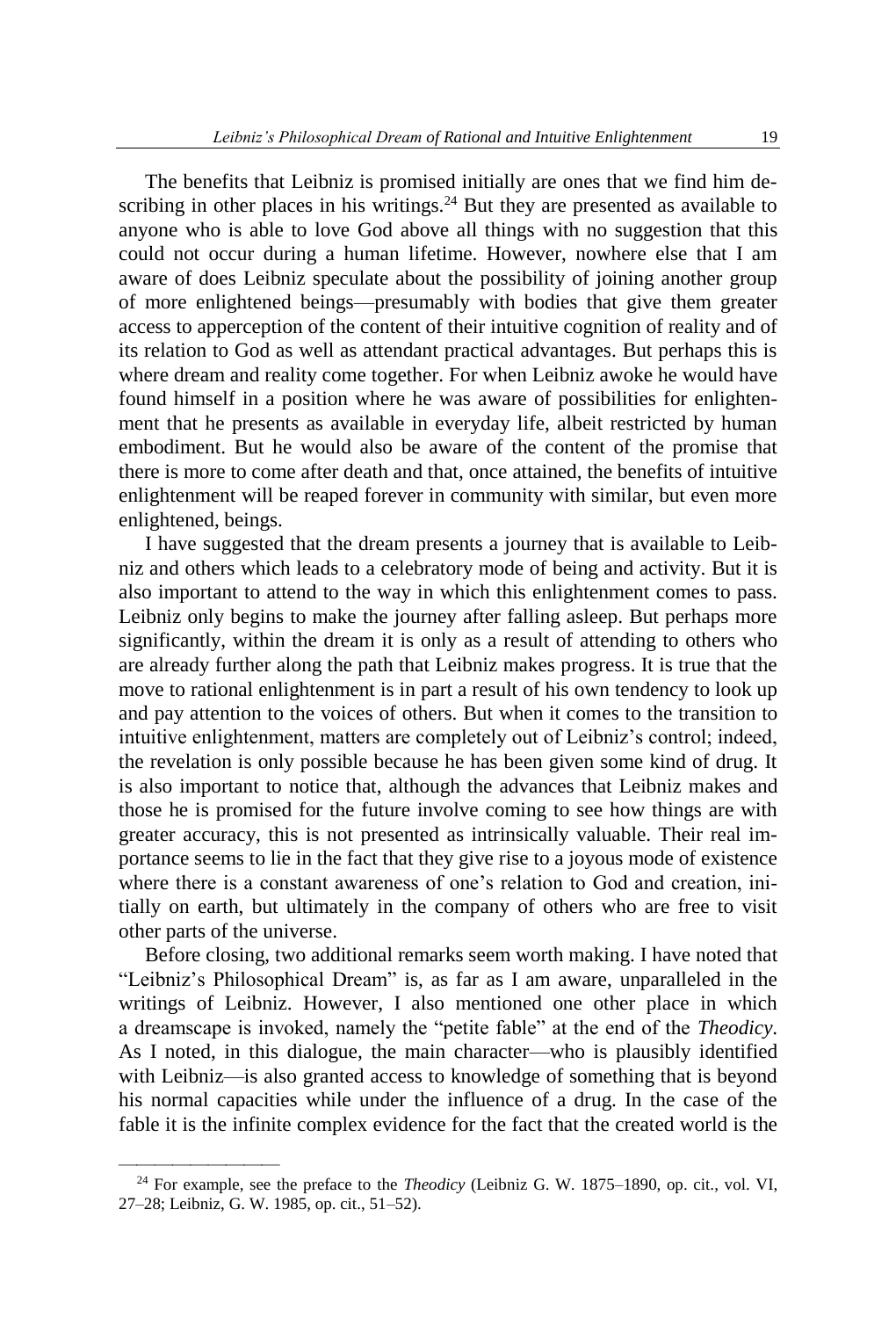best of all possible worlds. Just what the significance of these motifs should be taken to be is something that will need to await further investigation. But in both cases, it is only through a form of personal revelation that Leibniz gains access, and in both cases, it is necessary that he receive some kind of artificial stimulant in order to have a mind that is ready to receive them.

Finally, it should be noted that whilst the journey to enlightenment involves the intensification and securing of a theistically infused mode of being, there is no role given to the figure of Jesus. Leibniz is visited by an angel and granted heightened powers. His advancement is not mediated by an encounter with a being whose behaviour and injunctions parallel those attributed to Jesus in the gospels; and there is no reference to scripture at all in the piece. Again, this echoes a theme that can be found in the *Theodicy*. In the preface to that work, Leibniz offers a genealogy of the religious outlook that he is defending which comprises nothing more than monotheism that he suggests emerged explicitly within Judaism and a belief in the immortality of the person, something he suggests was also esoterically present among the Jewish people. Jesus has a role, but it is as a divinely inspired populariser of old dogmas; and there is no explicit suggestion that he should be identified with the second person of the Trinity.<sup>25</sup> Whatever the precise relationship between "Leibniz's Philosophical Dream" and his own religious views, it is consonant with a spirituality which is other than that which his often being identified as Christian apologist might suggest to many readers. $26 27$ 

#### **REFERENCES**

————————————————

<sup>25</sup> See Leibniz G. W. 1875–1890, op. cit., vol. VI, 26–27; Leibniz, G. W. 1985, op. cit., 50–51.

<sup>&</sup>lt;sup>26</sup> It is undeniable that many of Leibniz's writings provide accounts of how best to understand Christian doctrine (for example, see Leibniz, G. W. 1923–, op. cit., Series VI, vol. I, 515–517; Leibniz G. W. 2016. *Leibniz on God and Religion: A Reader.* Strickland, L. (Ed., Trans.). London: Bloomsbury, 42–46; Leibniz, G. W. 1923–, op. cit., Series VI, vol. 4, 2313–2323; Leibniz G. W. 2016., op. cit., 70–78; Leibniz, G. W. 1923–, op. cit., Series II, vol. 1, 55; Leibniz G. W. 2016., op. cit., 93–94; Leibniz, G. W. 1923–, op. cit., Series VI, vol. 4, 2294–2297; Leibniz G. W. 2016., op. cit., 199–202; Leibniz G. W. 2016., op. cit., 244–252), and there is no reason to resist Gonzalo Rodriguez-Pereyra's suggestion that the "overarching aim" the *Discourse on Metaphysics* is "to provide a metaphysics for Christianity" (Leibniz G. W. 2020, op. cit., 53). However, the issue of whether Leibniz himself adopted the views that he articulates in this work is open to dispute. This issue is also related to the question of whether it is appropriate to characterize Leibniz as a Christian (for differing views see Antognazza, M. R. *Leibniz on the Trinity and Incarnation.* New Haven: Yale University Press and Lodge, P., 2020, op. cit. 263–264. This turns in part, of course, on what it is for anyone to be appropriately characterized as a Christian. And here it is worth noting Robert Adams' report (in conversation) that at the founding of the Society for Christian Philosophers it was decided that self-identification as "a follower of Jesus" should suffice for membership.

<sup>&</sup>lt;sup>27</sup> Many thanks to Maria Rosa Antognazza and Henry Straughan for their helpful comments on an earlier draft of this paper.